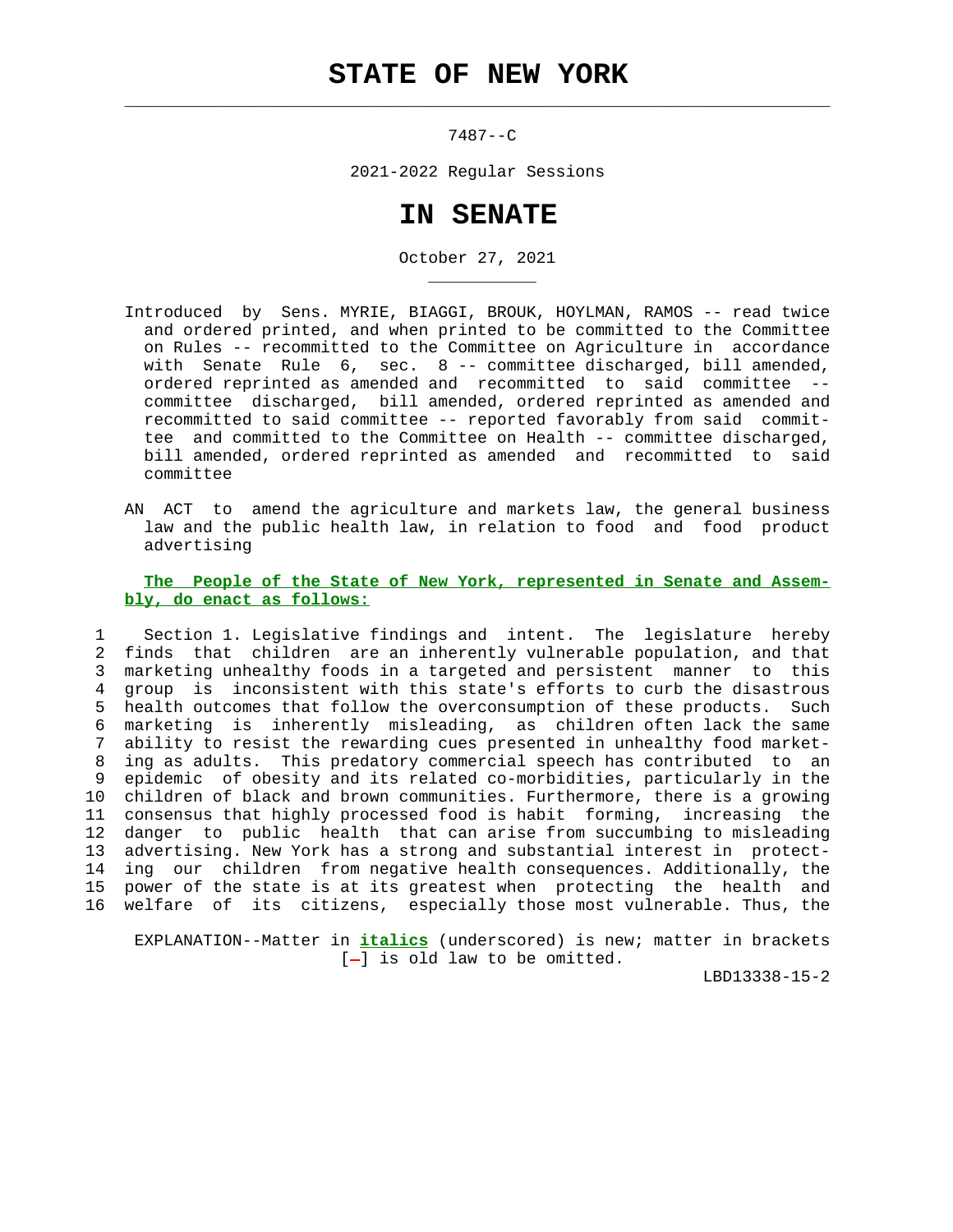S. 7487--C 2

| 1        | legislature finds that unfair and deceptive marketing targeted at chil-                                            |
|----------|--------------------------------------------------------------------------------------------------------------------|
| 2        | dren can mislead and manipulate children into lifelong habits, and that                                            |
| 3        | such unfair and deceptive advertising should be regulated accordingly.                                             |
| 4        | Section 202-a of the agriculture and markets law is amended by<br>2.<br>Š.                                         |
|          |                                                                                                                    |
| 5        | adding a new subdivision 4 to read as follows:                                                                     |
| 6        | 4. Whenever the court shall determine that a violation of this section                                             |
| 7        | has occurred, the court shall consider factors and special consideration                                           |
| 8        | given to advertising directed at a child pursuant to section three                                                 |
| 9        | hundred fifty-a of general business law.                                                                           |
| 10       | Section 350-a of general business law is amended by adding five<br>S.<br>3.                                        |
| 11       | new subdivisions 4, 5, 6, 7, and 8 to read as follows:                                                             |
| 12       | 4. In determining whether advertising of a food or food product is                                                 |
| 13       | misleading, there shall be taken into account any representations                                                  |
| 14       | disseminated in any manner or by any means including digitally, or by                                              |
| 15       | statement, word, design, device, sound or any combination thereof, for                                             |
| 16       | the purpose of inducing, or which are likely to induce, directly or                                                |
| 17       | indirectly, the purchase of food or food products shall not be false or                                            |
| 18       | misleading in any manner. In determining whether any advertising                                                   |
| 19       | concerning a food or food product is false or misleading, factors shall                                            |
|          |                                                                                                                    |
| 20       | <u>include, but not be limited to:</u>                                                                             |
| 21       | (a) The extent to which the advertising fails to reveal facts material                                             |
| 22       | in the light of such representations with respect to the food or food                                              |
| 23       | product to which the advertising relates under the conditions prescribed                                           |
| 24       | in said advertisement, or under such conditions as are customary or                                                |
| 25       | usual:                                                                                                             |
| 26       | (b) Whether the entity responsible for the advertisement targeting a                                               |
| 27       | consumer who is reasonably unable to protect their interests because of                                            |
|          |                                                                                                                    |
| 28       | their age, physical infirmity, ignorance, illiteracy, inability to                                                 |
| 29       |                                                                                                                    |
|          | understand the language of an agreement, or similar factor used:                                                   |
| 30       | (i) an unfair act, practice, or conduct; or                                                                        |
| 31       | (ii) a deceptive representation, omission, practice, or content; and                                               |
| 32       | (c) Whether: (i) the advertisement causes or is likely to cause                                                    |
| 33       | substantial injury to consumers; (ii) the injury is not reasonably                                                 |
| 34       | avoidable by consumers; and (iii) the injury is not outweighed by coun-                                            |
| 35       | tervailing benefits to consumers or to competition.                                                                |
| 36       | (d) For the purposes of this subdivision and subdivision six of this                                               |
| 37       | section, a "consumer" is defined as a person who is targeted by and                                                |
| 38       | exposed to an advertisement, or those acting on such a person's behalf.                                            |
| 39       | 5. For the purposes of paragraph (a) of subdivision four of this                                                   |
| 40       | section, a true statement of information in brief summary relating to                                              |
| 41       | effects of substantial consumption of this product is sufficient.                                                  |
| 42       | Untrue or misleading information in any part of the advertisement will                                             |
| 43       | not be corrected by the inclusion in another distinct part of the adver-                                           |
| 44       | tisement of a brief statement containing true information relating to                                              |
| 45       | the effects of consumption.                                                                                        |
| 46       | 6. For the purposes of this section, for a consumer:                                                               |
| 47       | (a) an act, practice, or conduct is "unfair" where it:                                                             |
| 48       | causes or is likely to cause substantial injury to such consum-<br>$\left( 1 \right)$                              |
|          | er:                                                                                                                |
| 49<br>50 |                                                                                                                    |
|          | (ii) cannot be reasonably avoided by such consumer; and                                                            |
| 51       | (iii) is not outweighed by countervailing benefits to such consumer or                                             |
| 52       | to competition.                                                                                                    |
| 53       | (b) a representation, omission, or practice is "deceptive" where:                                                  |
| 54<br>55 | (i) it is likely to mislead such consumer;<br>(ii) such consumer's interpretation of the representation, omission, |

**or practice is considered reasonable under the circumstances; and**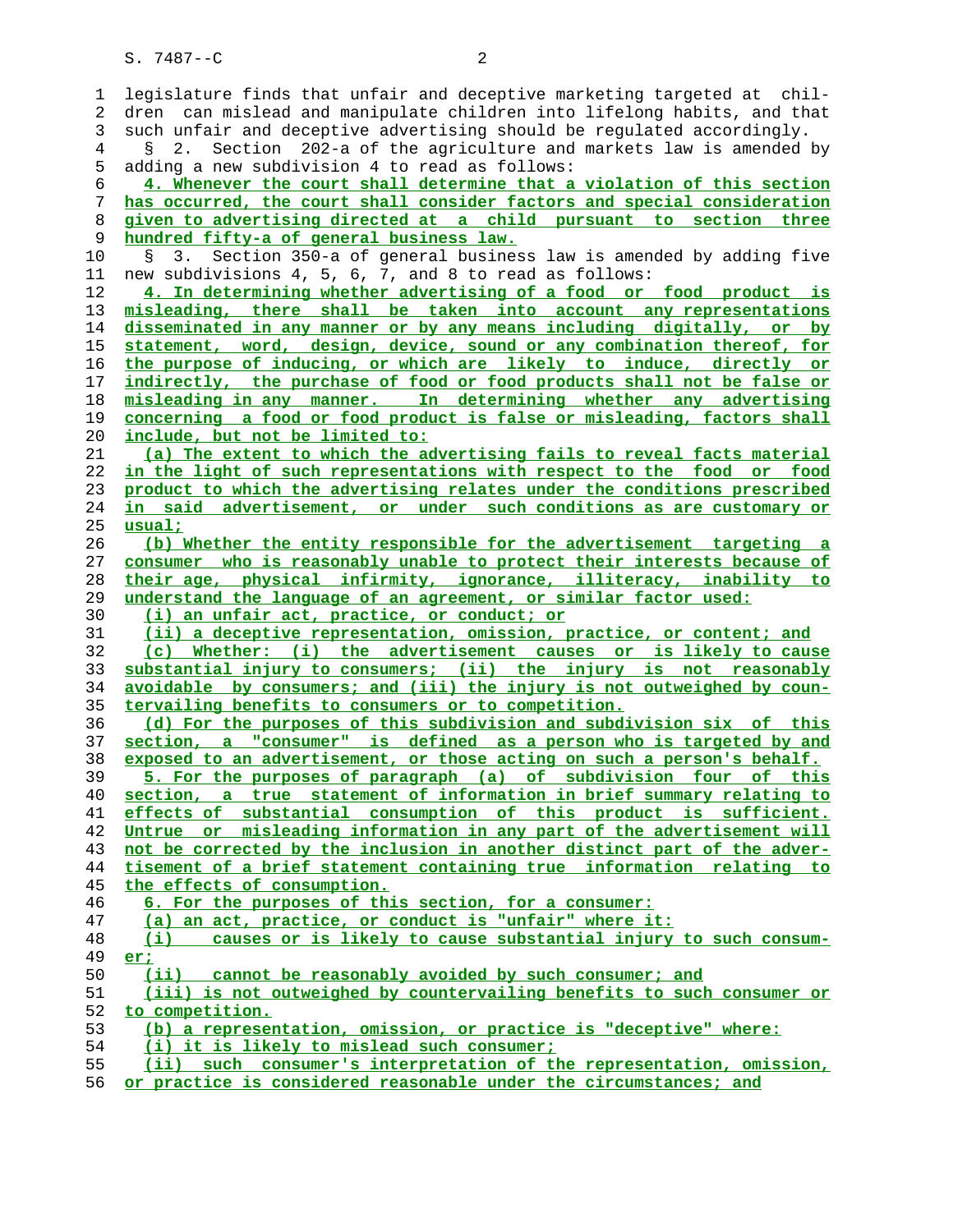| 1        | (iii) the misleading representation, omission, or practice is materi-                                                                            |
|----------|--------------------------------------------------------------------------------------------------------------------------------------------------|
| 2        | al.                                                                                                                                              |
| 3        | 7. For purposes of paragraph (b) of subdivision four of this section,                                                                            |
| 4        | special consideration shall be given to advertisements directed at a                                                                             |
| 5        | child as defined in section three hundred seventy-one of the social                                                                              |
| 6        | services law. In determining whether an advertisement concerning a food                                                                          |
| 7        | or food product is directed at a child, factors shall include, but not                                                                           |
| 8        | be limited to:                                                                                                                                   |
| 9        | (a) Subject matter;                                                                                                                              |
| 10       | (b) Visual content;                                                                                                                              |
| 11       | (c) Use of animated characters or child-oriented activities and incen-                                                                           |
| 12       | tives;                                                                                                                                           |
| 13       | (d) Music or other audio content;                                                                                                                |
| 14       | (e) Age of models;                                                                                                                               |
| 15       | (f) Presence of child celebrities or celebrities who appeal to chil-                                                                             |
| 16       | <u>dren;</u>                                                                                                                                     |
| 17       | (g) Language;                                                                                                                                    |
| 18       | (h) Competent and reliable empirical evidence regarding audience                                                                                 |
| 19       | composition and evidence regarding the intended audience;                                                                                        |
| 20       | (i) Physical location of advertisement, including, but not limited to,                                                                           |
| 21       | proximity to schools or other institutions frequented by children;                                                                               |
| 22       | (j) Medium by which the advertisement is communicated, including, but                                                                            |
| 23       | not limited to, social media; or                                                                                                                 |
| 24       | (k) Other similar factors.                                                                                                                       |
| 25       | 8. (a) Whenever there shall be a violation of this section, the attor-                                                                           |
| 26       | ney general, in the name of the people of the state of New York, or a                                                                            |
| 27       | city corporation counsel on behalf of the locality, may bring an action                                                                          |
| 28       | in the supreme court or federal district court to enjoin and restrain                                                                            |
| 29       | such violations and to obtain restitution and damages.                                                                                           |
| 30       | (b) Any person, firm, corporation or association that has been damaged                                                                           |
| 31       | as a result of violations of this section shall be entitled to bring an                                                                          |
| 32       | action for recovery of damages or to enforce this section in the supreme                                                                         |
| 33       | court or federal district court by seeking an injunction.                                                                                        |
| 34       | (c) The court may award reasonable attorneys' fees to a prevailing                                                                               |
| 35       | plaintiff.                                                                                                                                       |
| 36       | § 4. Subdivision 1 of section 2599-b of the public health law, as                                                                                |
| 37       | amended by section 1 of part A of chapter 469 of the laws of 2015, is                                                                            |
| 38       | amended to read as follows:                                                                                                                      |
| 39       | 1. The program shall be designed to prevent and reduce the incidence                                                                             |
| 40       | and prevalence of obesity in children and adolescents, especially among                                                                          |
| 41       | populations with high rates of obesity and obesity-related health                                                                                |
| 42       | including, but not limited to, diabetes, heart disease,<br>complications                                                                         |
| 43       |                                                                                                                                                  |
| 44       | cancer, osteoarthritis, asthma, emphysema, chronic bronchitis, other<br>chronic respiratory diseases and other conditions. The program shall use |
| 45       | recommendations and goals of the United States departments of agricul-                                                                           |
|          | ture and health and human services, the surgeon general and centers for                                                                          |
| 46       |                                                                                                                                                  |
| 47       | disease control and prevention in developing and implementing guidelines                                                                         |
| 48       | for nutrition education and physical activity projects as part of obesi-                                                                         |
| 49       | ty prevention efforts. The content and implementation of the program                                                                             |
| 50       | shall stress the benefits of choosing a balanced, healthful diet<br>from                                                                         |
| 51       | the many options available to consumers [, without specifically targeting                                                                        |
| 52       | the elimination of any particular food group, food product or food-re-                                                                           |
| 53       | lated industry while specifically including education on access and the                                                                          |
| 54       | nutritional value of locally grown foods. The program shall cooperate                                                                            |
| 55<br>56 | with the department of agriculture and markets to add access to locally<br>grown foods within the quidelines and framework of the program.       |
|          |                                                                                                                                                  |